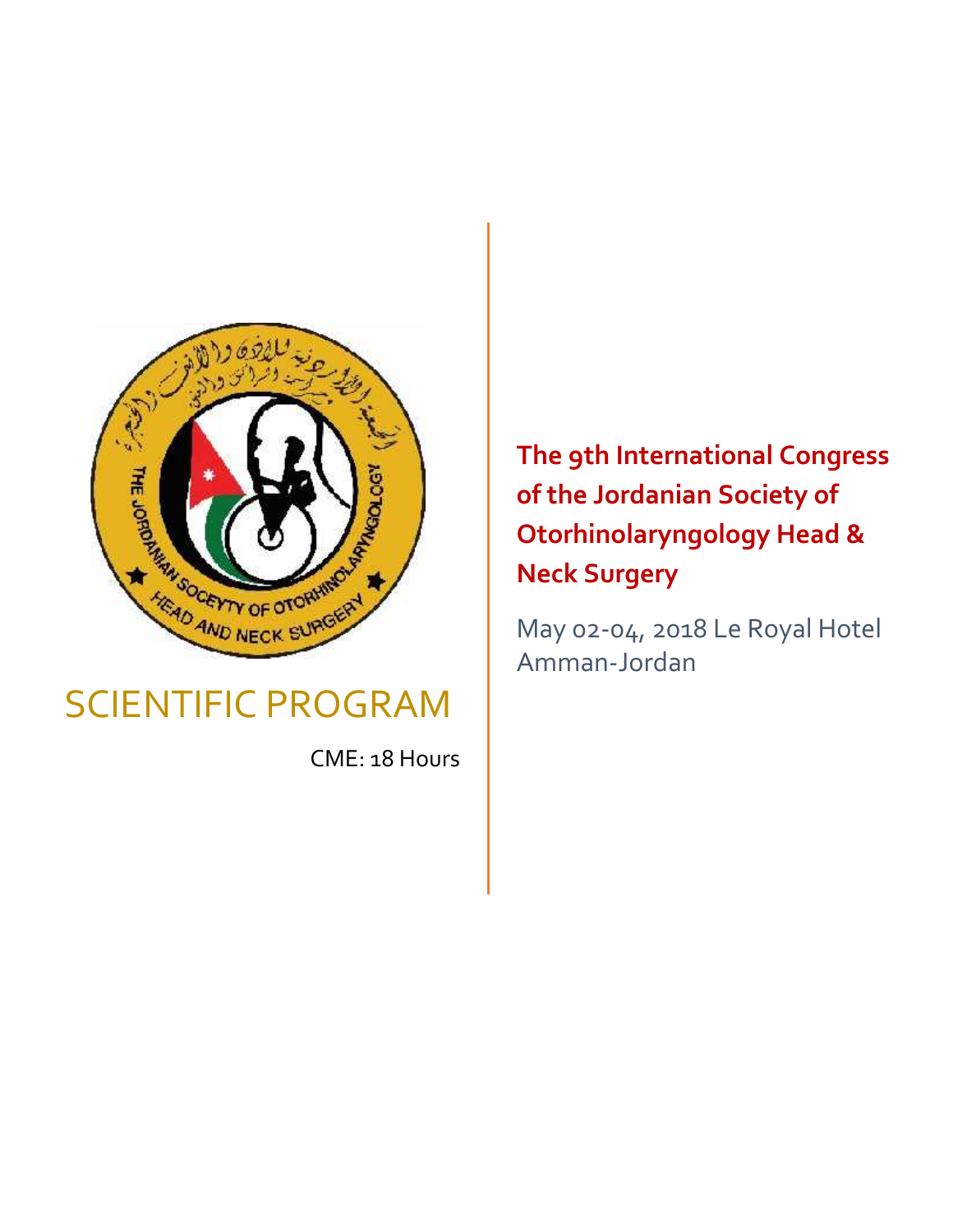## **Wednesday May 2, 2018** *Ishtar Ballroom, B3 Floor*

| 8:00-9:00    | Registration                                                                       |
|--------------|------------------------------------------------------------------------------------|
| 9:00-10:30   | <b>Opening Ceremony Program</b>                                                    |
| $9:00$ am    | <b>National Anthem</b>                                                             |
| $9:05$ am    | Recitals from the Holy Quran                                                       |
| $9:10$ am    | Address of the Scientific Chairman of the Conference<br><b>Prof. Firas Alzoubi</b> |
| $9:15$ am    | Address of the President of the Conference and Society<br>Dr. Bassam Al-Sharawneh  |
| $9:20$ am    | Address of the President of Jordan Medical Association<br>Dr. Ali Al-Ebous         |
| $9:25$ am    | Conference Patronage Address<br>H.E. Prof. Mahmoud Al- Sheyyab, Minister of Health |
|              | Master of Ceremony<br>Dr. Suliman Al-Saudi                                         |
| $9:40-10:30$ | <b>Opening of the Medical Exhibition</b><br><b>Followed by Cocktail Reception</b>  |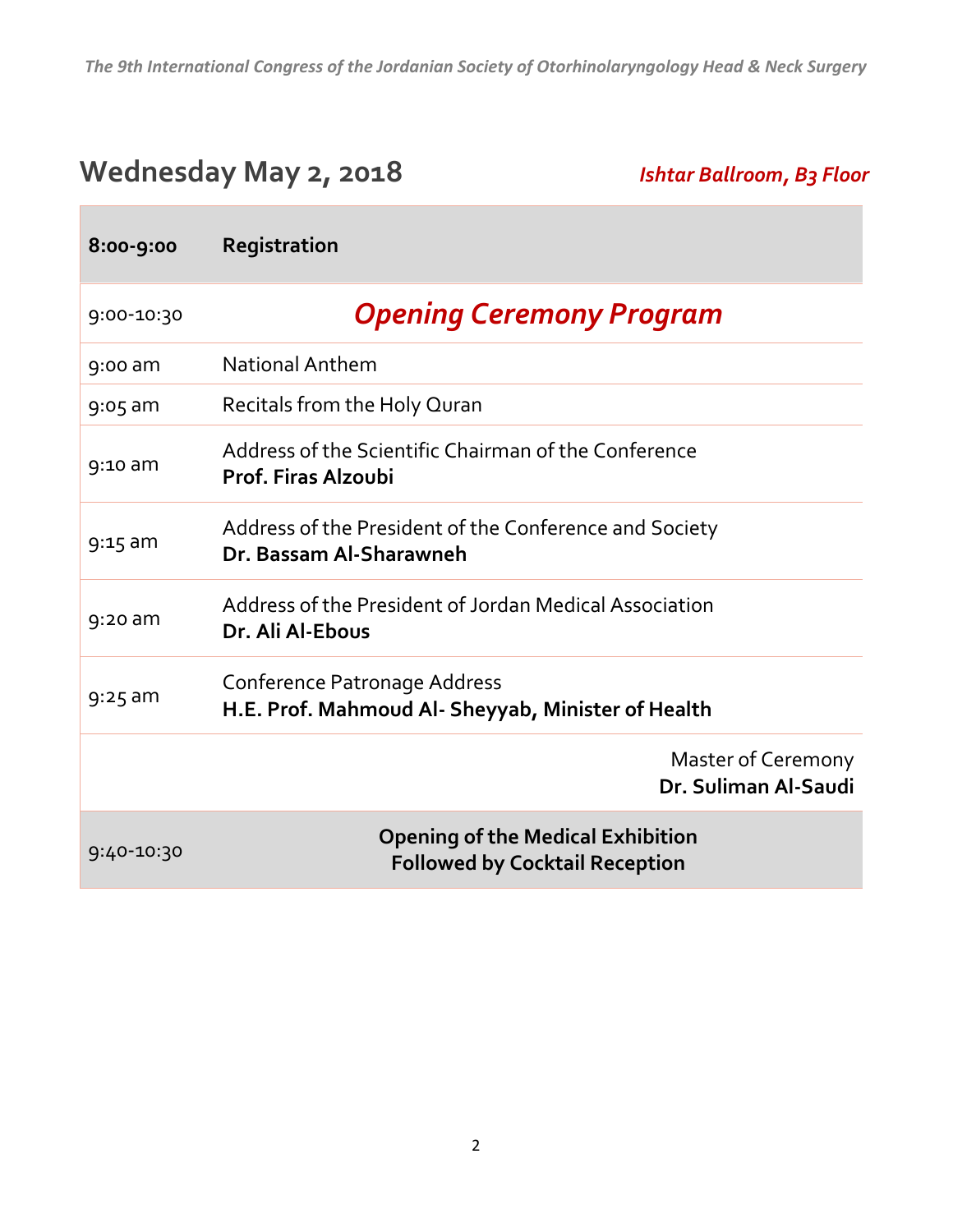## **Thursday May 3, 2018** *Ishtar Ballroom, B3 Floor*

| <b>TIME</b>                                                                                  | Session 3: Rhinoplasty                                                                                                    |                      |            |  |  |  |
|----------------------------------------------------------------------------------------------|---------------------------------------------------------------------------------------------------------------------------|----------------------|------------|--|--|--|
|                                                                                              | 14:00-16:10                                                                                                               | Speaker              | Country    |  |  |  |
| Moderators: Mustafa Al-Abbadi, Majid Bani Atta, Khaled Al-Nawafleh,<br><b>Ahmad Al-Qudah</b> |                                                                                                                           |                      |            |  |  |  |
|                                                                                              |                                                                                                                           | Hossam Foda          |            |  |  |  |
| 14:00-14:30                                                                                  | Management of the Deviated nose                                                                                           |                      | Egypt      |  |  |  |
| 14:30-15:00                                                                                  | My Rhinoplasty Philosophy;<br>integrational rhinoplasty                                                                   | David Sherris        | <b>USA</b> |  |  |  |
| 15:00-15:20                                                                                  | Aesthetic facial proportions                                                                                              | Sufian Nawaiseh      | Jordan     |  |  |  |
| 15:20-15:40                                                                                  | Dorsal Profile Alignment                                                                                                  | Hossam Foda          | Egypt      |  |  |  |
| 15:40-16:00                                                                                  | Nuances of Shield Tip Grafting                                                                                            | <b>David Sherris</b> | <b>USA</b> |  |  |  |
| 16:00-16:15                                                                                  | Open versus Closed Rhinoplasty                                                                                            | Mahmoud<br>Batayneh  | Jordan     |  |  |  |
| 16:15-16:30                                                                                  | Coffee Break                                                                                                              |                      |            |  |  |  |
| <b>TIME</b>                                                                                  | Session 4: Facial Plastic 16:30-                                                                                          | Speaker              | Country    |  |  |  |
|                                                                                              | 17:00                                                                                                                     |                      |            |  |  |  |
| <b>Moderator: Khaled Hamasha</b>                                                             |                                                                                                                           |                      |            |  |  |  |
|                                                                                              | Traumatic facial paralysis: from                                                                                          |                      |            |  |  |  |
| 16:30-17:00                                                                                  | experimental medicine to clinical<br>practice                                                                             | Silviu Albu          | Romania    |  |  |  |
|                                                                                              | <b>Panel Discussion: How to</b>                                                                                           |                      |            |  |  |  |
| <b>TIME</b>                                                                                  | manage difficult rhinological                                                                                             |                      |            |  |  |  |
|                                                                                              | cases 17:00-18:00                                                                                                         |                      |            |  |  |  |
| <b>Moderator: Qais Aljfout</b>                                                               |                                                                                                                           |                      |            |  |  |  |
| 17:00-18:00                                                                                  | Panel: Reda Kamel (Egypt), Metin Önerci (Turkey), Ali Almomen (KSA),<br>Silviu Albu (Romania), Dhaifallah Raggad (Jordan) |                      |            |  |  |  |
|                                                                                              |                                                                                                                           |                      |            |  |  |  |